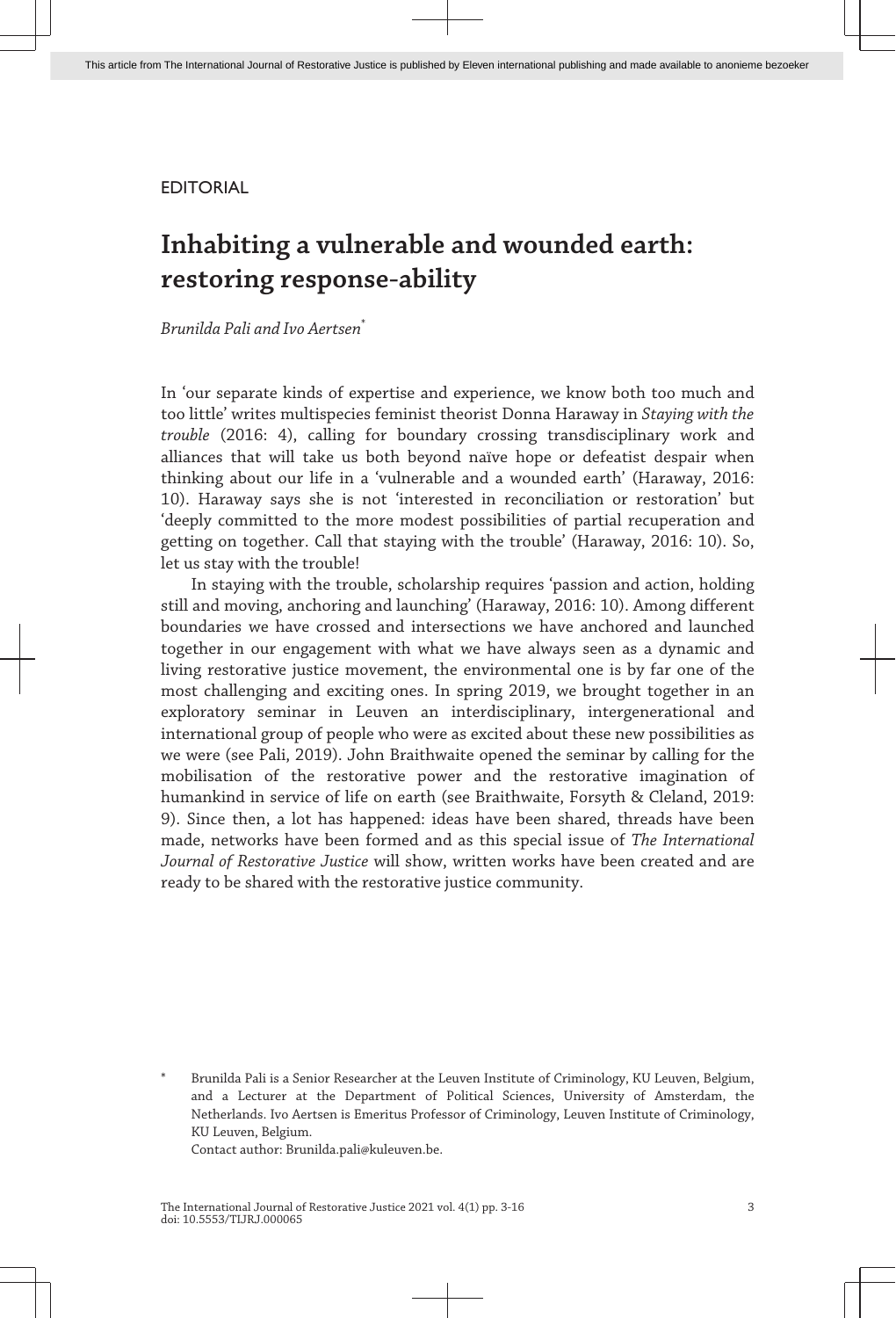# **1 Why this engagement now, and what gifts does restorative justice bring?**

As Braithwaite et al. (2019: 8) write:

climate change, species loss, growing and urbanising populations, diffuse sources of pollution and predatory capitalism are all placing increased pressures on our natural and built environment, often leaving the most marginalised communities to bear the worst of the burden of environmental pollution.

Clearly at this moment in time, anthropogenic forces significantly threaten ecological stability and sustainability as we cross planetary ecological boundaries, and the ecological decline has 'widespread justice implications for human, nonhuman animals and for the living ecosystem itself' (Lynch, Long & Stretesky, 2019: 24).

In the last decades, quite a lot of energy has been spent on drafting and adopting declarations, agreements, treaties, laws and regulations, and certainly substantial progress has been made on improving the technical side of environmental protection and regulation (Langer, 1994). But improving the technical and regulatory side is clearly not enough. What is needed at this stage is what Italian peace- and eco-activist and intellectual Alexander Langer has called a real 'ecological conversion', a change of direction required to ensure the continuing habitability of our planet and coexistence between its living creatures (Langer, 1994). This conversion needs to be personal and collective, and needs to become a desirable sociocultural project, if the environmental agenda is not to remain piecemeal and unconvincing. As climate and environmental justice activism, in general, and more recently, as worldwide youth protests for the climate have showed, we might have reached a new stage of a wide, cultural and social environmental consciousness. Other developments that testify to this have been the broadly endorsed movement for the ecocide law, the rights of nature movement, citizen-led environmental and climate change litigation cases and the creation of commissions for the rights of future generations (see Wijdekop, 2019a).

Yet, despite both the incremental improvements on the regulatory and protection side, and the 'ecological conversion' taking place at the level of the collective consciousness, we are yet to develop meaningful accountability, justice and repair in cases of environmental harms, conflicts and crimes. According to the late Scottish corporate barrister Polly Higgins, who drafted the ecocide law and launched the 'Stop Ecocide' campaign, we are very different from other species in that we have the capacity to recognise and understand the consequences of our actions and take collective action to remedy them (Higgins, 2010). And yet, no other species is destructive at the scale that we are. We are deeply entangled in creating environmental harms, even though the harms do not affect each of us in the same way. We are also entangled through life standards, benefits, safety, silence, apathy, indifference and distance in creating environmental harm. So, Higgins' main concern was on how we take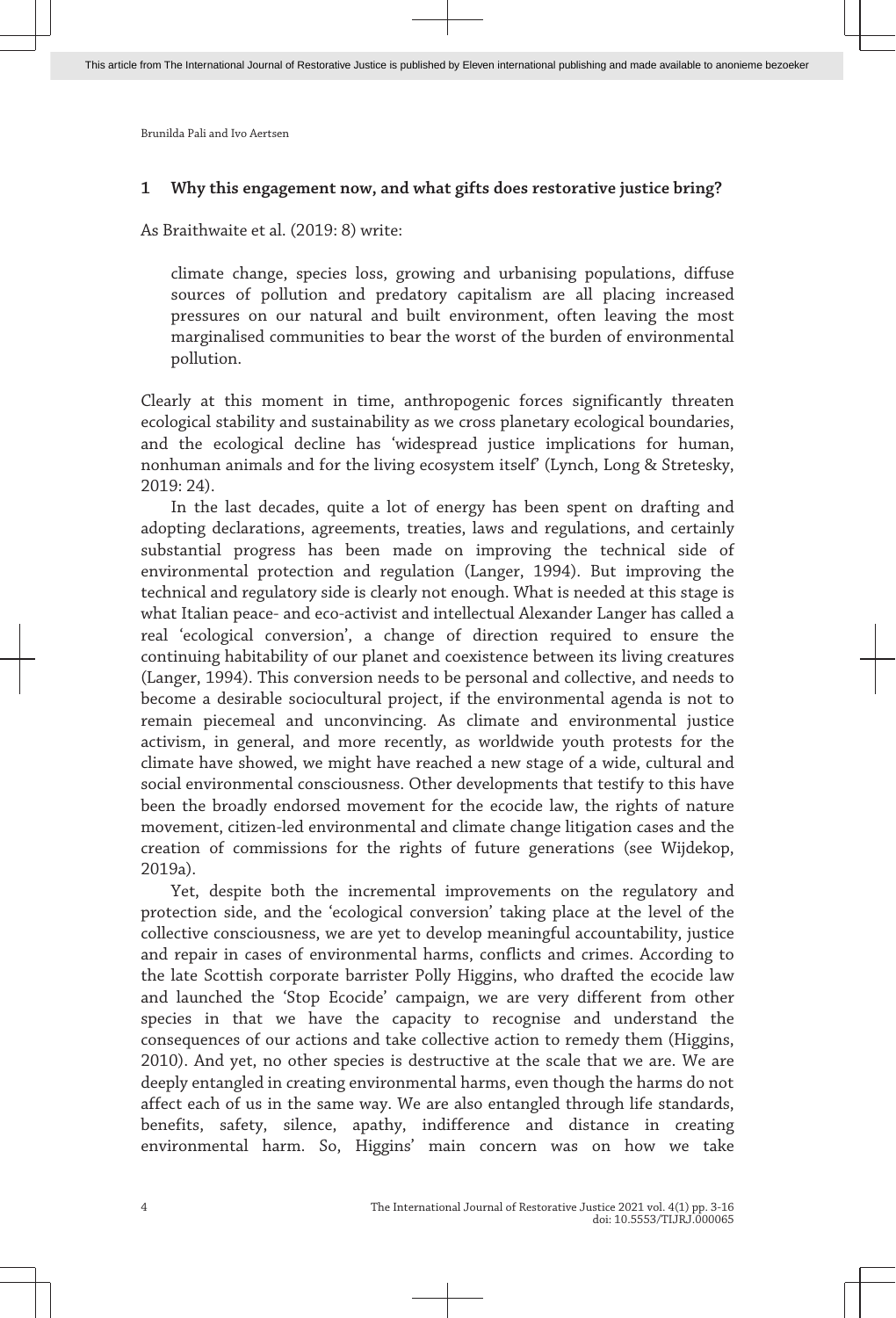responsibility for the way we engage with our ecosystems (Higgins, 2017). Given the daunting tasks that lie ahead, we need to think of the notion of taking responsibility in this context as Haraway (2016) suggests: finding ways to restore response-ability, our ability to respond as we stay with the trouble.

The environmental work is situated at the intersection of a multitude of ideas and aspirations that revolve around law, justice, rights, care, restoration, activism and regulation. Given its position between the justice system and society (Aertsen, 2006, 2008), restorative justice might be uniquely placed and able to bridge the gap between different worldviews, frameworks and perspectives. And even though restorative justice today is still a strongly anthropocentric approach, thanks to its underlying relational philosophy (Llewellyn & Morrison, 2018), it has the potential, more than any other justice approach, to incorporate ecocentric perspectives, indigenous justice approaches and perspectives from the rights of nature movement. What represents the radical potential of a restorative engagement with the environmental area, writes Varona (this issue), 'is its understanding and value of life as interdependent, global and intergenerational, beyond anthropocentrism'.

Starting the search for justice not based on the question of which laws have been broken but focusing on who and what has been harmed, who is accountable to repair and how to repair that harm, makes restorative justice particularly interesting in the environmental area, where there is extremely low reporting, prosecution and sentencing (Minguet, this issue). Depending on the nature and effects of the environmental crime, victims can be individuals and their families whose life, health, property and living conditions are impacted, as well as neighbourhoods and larger communities, the physical environment, future generations and the other-than-human life. Other stakeholders can be corporations (managers, shareholders, employees), states, public bodies and civil society organisations. In environmental crime, recognising the broader societal dimension is crucial indeed, since harms can be caused to communal natural resources, public infrastructure and heritage. The most valuable contribution restorative justice makes to environmental conflicts is creating safe spaces for all stakeholders to exchange different views and hold difficult conversations around what has happened and what must happen in the future to ensure accountability and repair (see Forsyth et al., this issue; Hamilton, this issue; Varona, this issue).

Having those conversations has to be conceived as knowledge sharing (see Wilson, 2016). There is, for example, a deep and fundamental disconnect between the nonindigenous and indigenous meaning and use of land and environment, and the conception of the world and nature in general. What is a natural resource to be exploited by some in the interest of humankind, can be a sacred land for others. This is why harm to those environments and lands often affects not only the health and prosperity of indigenous peoples but also their sense of belonging, communal identity and integrity (see Hamilton, this issue; Minguet, this issue). For the Māori, writes Hamilton (this issue), the environment is them. Such conflicts 'may arise from denial of the very existence of sacredness in the land, or it may result from mutual competition for the same land' (Podziba, 2018: 384).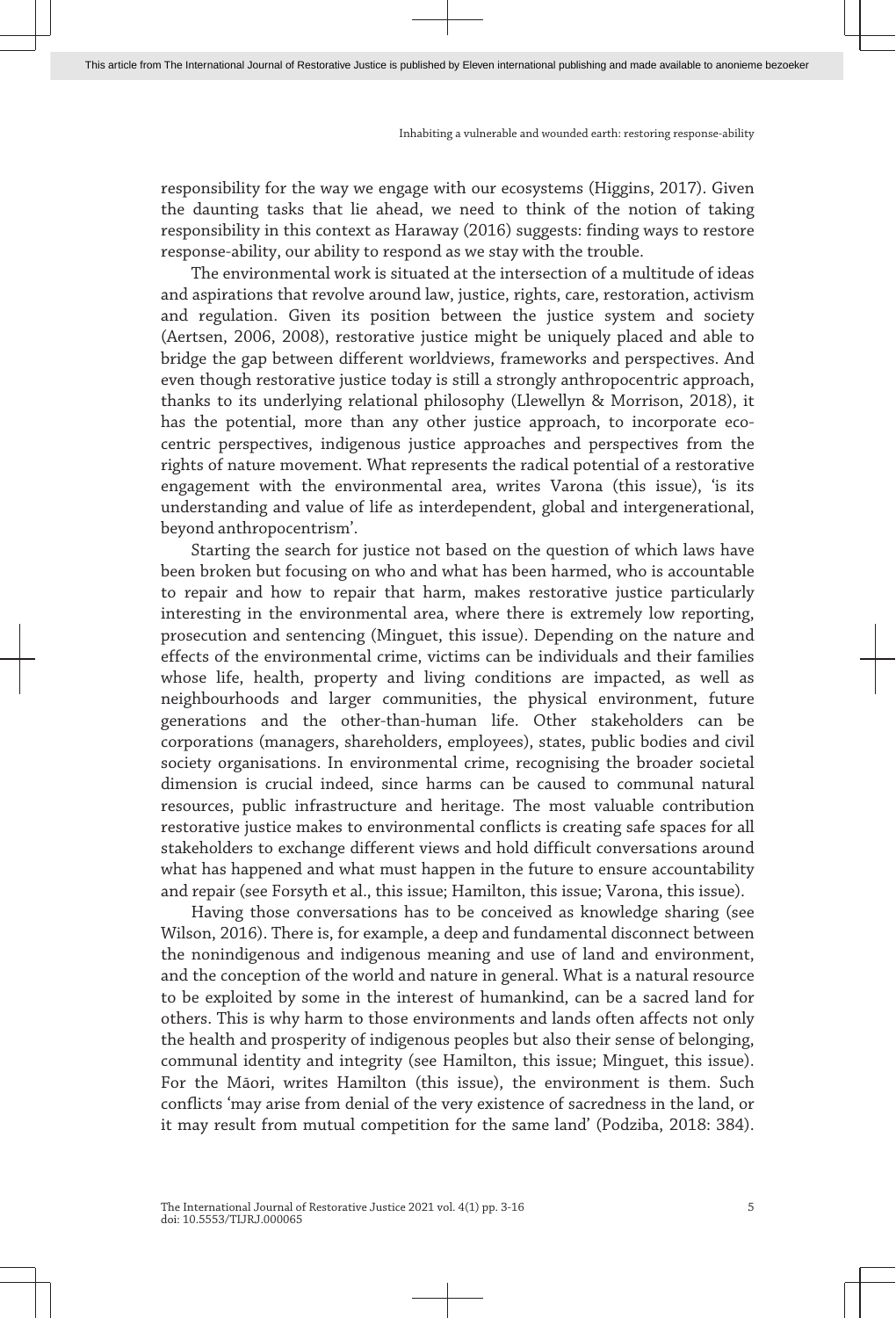At the very heart of all this lies in fact the need for an urgent epistemic dialogue and cohabitation.

The dialogic element of environmental restorative justice reduces social distance and domination in an area where distance and domination are enormous, and often the cause of the harm. When engaging in this area, we enter into a world of systemic injustices, extreme power imbalances and high victim vulnerability (Aertsen, 2018). We are often told in restorative justice to avoid bringing together people when there are power imbalances. But how will that power difference be corrected or that gap closed if we do not engage in some form of power sharing? Not through activities that make the victim more vulnerable and further empower the offender, but those that make the offender more vulnerable and empower the victim. Restorative justice processes have to be conceived, therefore, also as distance-reducing and power-sharing mechanisms. Often, affected communities are silenced and left out of important decisions that regard them, while restorative justice's democratising elements of voice and participation are in line with the communities' and public's right to participate in decision-making, access to information and access to justice.

Finally, the environmental restorative justice perspective is driven essentially by the principles of harm reparation, restoration and healing, and in that it is deeply aligned with the environmental restoration movement (see Besthorn, 2004, 2012). In cases of environmental harm, simply punishing the perpetrator of the pollution or destruction of natural resources is meaningless if there is no repair of the damage done and if there is no assurance that this type of behaviour will not happen again. As a result of restorative processes, a plan of action or a restorative contract which contains suggestions to prevent or repair harms and damages can be drawn.

# **2 Experiences of restorative justice in environmental regulation, prosecution and restoration**

Essentially, a restorative ethos and praxis to environmental harms calls attention a) to the necessity to repair the harms that have been done to the environment, to its human and other-than-human inhabitants and to communities, their infrastructure and future generations, and b) to build different relational and ethical systems that prevent future harm. Many have started recognising the value and potential of restorative responses to environmental harms, crimes and conflicts. Already in the 1980s, 'environmental mediation' was explored (Amy, 1983). Higgins (2010) came up with the idea of using restorative justice as part of the sentencing process for ecocide convictions. In 2011, her draft Ecocide Act was tested in the UK Supreme Court in a mock trial, where a few mediators were involved (see Kershen, 2019; Rivers, 2012). Inspired by these trials, in 2019 environmental artist Maria Lucia Cruz Correia created an art-based intervention of a restorative court unit called the *Voice of nature: the trial*. In this work, the artist designed a participatory and immersive experience of a restorative court intervention where several elements were experimented with, such as victims'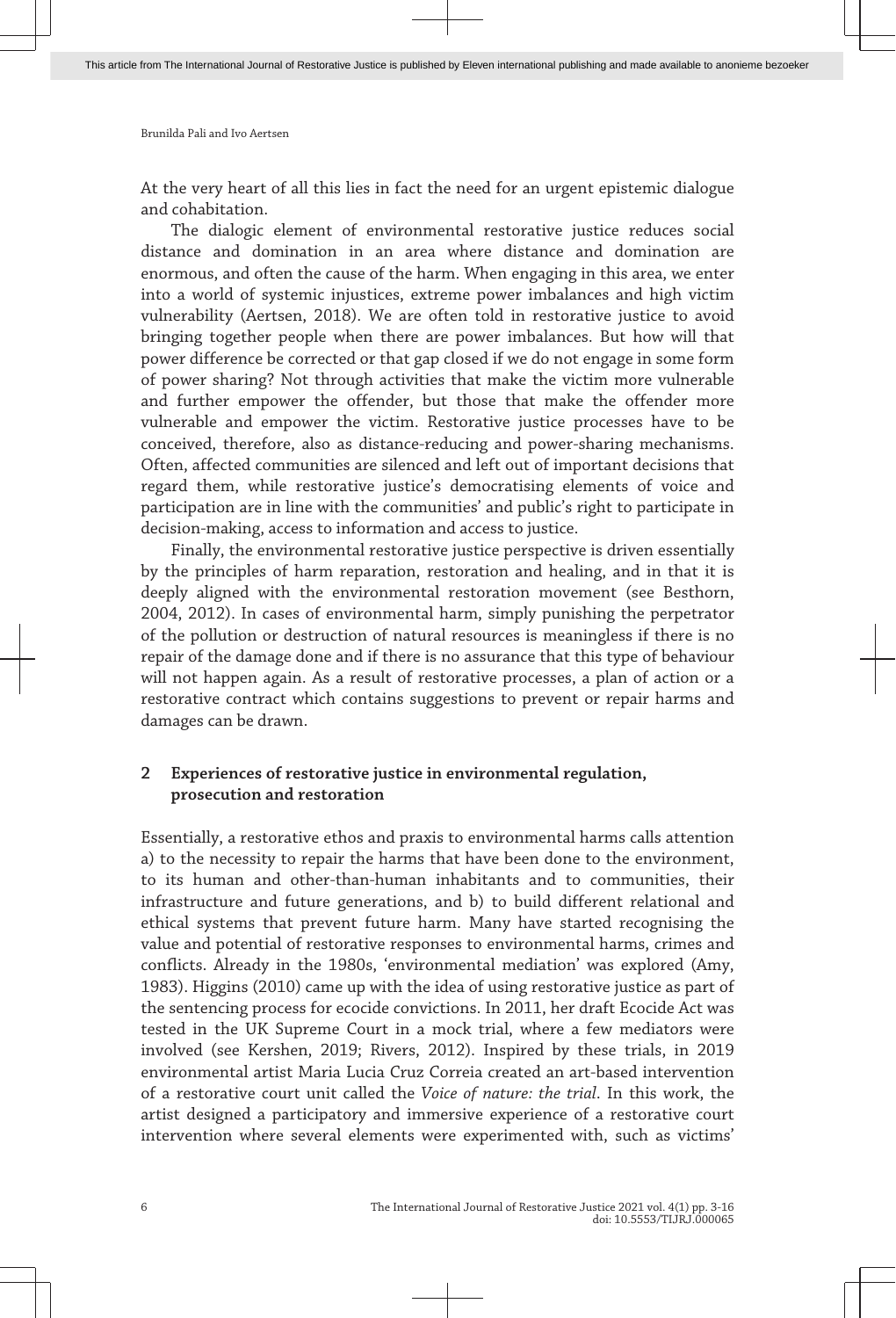testimonies, intervention by legal and other experts, ways to listen to the voice of nature, commitment to become 'guardians of nature' and drafting of restorative contracts (see Notes from the Field, Correia, this issue).

Exciting and interesting alignments have been made between restorative justice and the movement to recognise ecocide and related initiatives to acknowledge the rights of nature and the duty of care for the environment. Essentially in her writings and her work, following Higgins, Wijdekop (2019a) sees the commodification of nature at the heart of the problem, arguing that we need to move collectively from a right to exploit to a duty of care, first at the level of consciousness and eventually by translating these new insights into binding laws and ethics. The rights of nature movement takes both anthropocentric and eco-centric perspectives seriously. While anthropocentric perspectives focus on the harm that is caused to humans as a result of environmental harms, an ecocentric perspective maintains that nature should be defended not only because it would affect us if it was harmed, but also because it has its own right to exist and be preserved. Rivers, mountains, forests and glaciers in New Zealand, Colombia, Ecuador, India have been recognised by national courts and legislatures as living entities with their own legal rights and legal personhood. At the same time, emerging jurisprudence has also started recognising the rights of future generations to be represented in judicial proceedings.

But the court experience with restorative justice for environmental offending does not only relate to the exploratory and artistic performative level. The most advanced experience in real courts comes from Australia and New Zealand (see Al-Alosi & Hamilton, 2019; Hamilton, this issue). Specialist environment courts in both Australia and New Zealand have experimented with restorative justice conferences and sentencing, and restorative justice has even been included in environmental protection legislation (Forsyth et al., this issue). In the context of environmental offending, restorative justice conferences have been used both as an alternative to prosecution and at the pre-sentencing level, where the results of the conference have been taken into account during sentencing. At the same time, a variety of restorative-oriented orders have also been imposed by courts without having gone through a restorative justice process (Al-Alosi & Hamilton, 2019).

For those who will wonder how to reconcile a restorative justice ethos in a more punitive context, White (2017; see also Conversations, this issue) argues that the repairing of harm which is sanctioned through court orders and not through voluntary and deliberative restorative justice processes is sometimes necessary in cases of corporate offending and should perhaps be called 'reparative justice' instead of restorative justice. White bases this model of 'reparative justice' on the problem-solving jurisprudence of the New South Wales Land and Environment Court (Australia), where sanctions and orders are issued to corporations creatively on an *ad hoc* basis, combining punitive and reparative elements.

The work of many practitioners in the field of criminal justice – judges, lawyers and mediators – who have reflected on their practices and motivations for engaging in restorative justice in such cases, is valuable (see Boyd, 2008;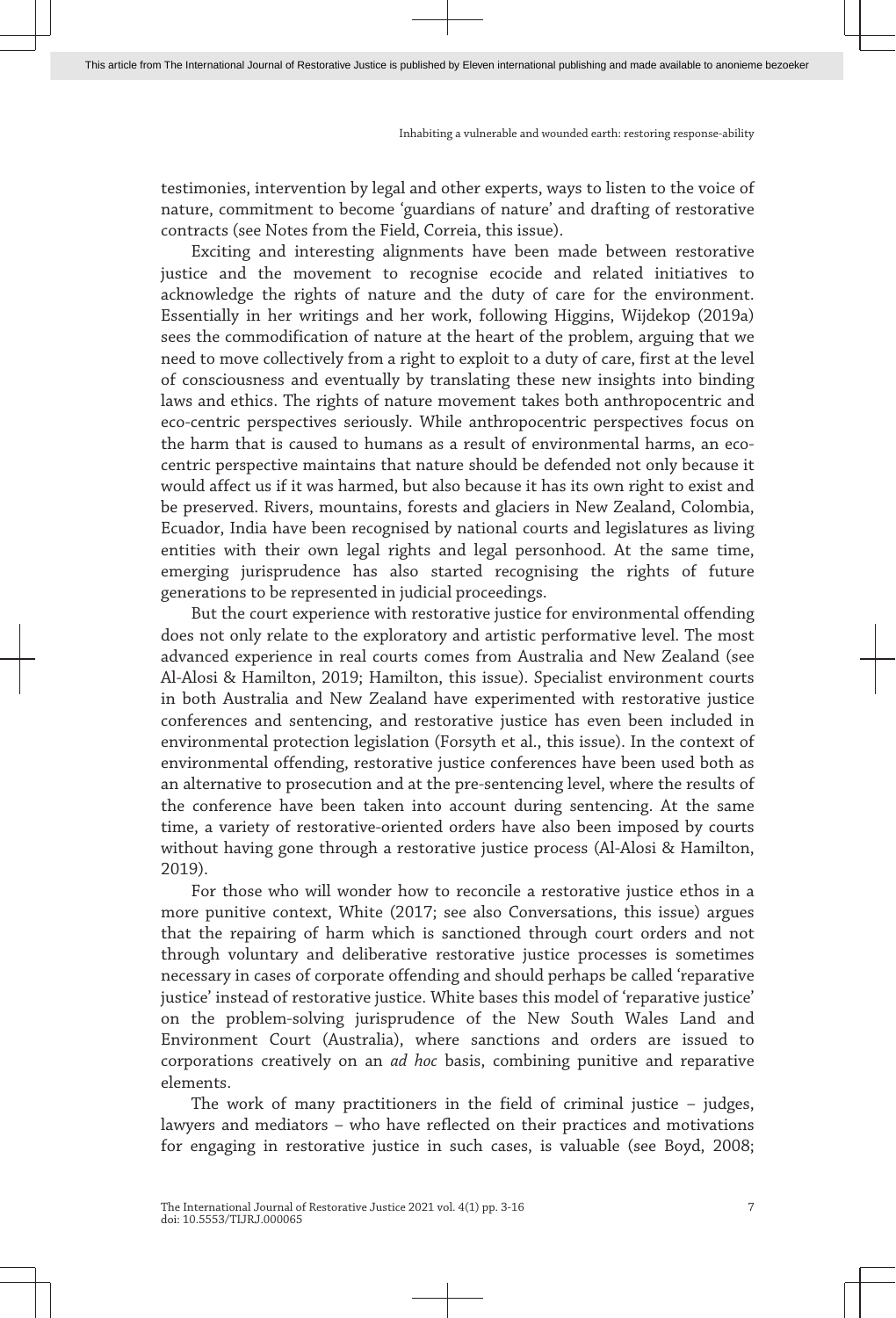Clapshaw, 2009; Fowler, 2016; Jenkins, 2018; McElrea, 2016; Pain, Pepper, McCreath & Zorzetto, 2016; Preston, 2011; Sugrue, 2015). We highlight here in particular the paper by Judge Brian Preston, chief judge of the Land and Environment Court of New South Wales, written in 2011, since it has laid down some of the basic conditions for implementing restorative processes in environmental offending cases. More recently, in 2016, judges of the Land and Environment Court of New South Wales, Nicola Pain and Rachel Pepper, with others, wrote a paper comparing legislation and jurisprudence in New Zealand and the Australian States of Victoria and New South Wales – three jurisdictions where restorative justice for environmental crime is possible as part of a sentencing process or separate from the criminal justice system – to conclude that the New Zealand framework was the most comprehensive one. For the United States, Aiden Stark (2016) has made a thorough analysis of the potential benefits of applying restorative justice in environmental prosecution and regulation. This paper is a good example to follow as a basis for national legislative initiative.

Another interesting experience worth mentioning in this field is the work of Dominic Barter, an international leader of restorative circles, with the RENOVA Foundation in Brazil. The RENOVA Foundation was set up by the federal government in cooperation with Samarco Mining and other companies, the owners of the tailings dam which collapsed in 2015 and caused an environmental disaster in the state of Minas Gerais (see also Da Silva, this issue). The companies signed an agreement – the so-called Transaction Term and Adjustment of Conduct (TTAC) – with federal and state prosecutors, which was ratified by federal courts in March 2016. The TTAC agreement defined 42 programmes and created the RENOVA Foundation to manage the revitalisation projects that were to take place along the Doce river and its tributaries. The Foundation coordinates efforts undertaken by more than 70 public and private entities, including the federal, state and municipal governments, the mining companies, about 30 research institutions and an even larger number of civil society organisations. The work of RENOVA, supported by Dominic Barter, has included the design of specific restorative interventions for identifying needs and creating processes so that these needs can be met, but also the creation of spaces for mourning and responding to the multiple conflicts that were arising in the local communities. An important part of the work has been embedding dialogical processes as a meta-principle throughout all that is done, from the level of the executive council right to the level of the communities that were highly affected by the death of the river (see interview of Dominic Barter by Femke Wijdekop (2019b)).

When speaking about environmental restorative justice, we enter naturally into the world of corporations and white-collar crime. Unquestionably at this intersection, the work of John Braithwaite (2002), a pioneering advocate of restorative justice, in general, and of its application to corporate crime, in particular, is valuable, especially given the links he has made between restorative justice, responsive regulation and reintegrative shaming. Other scholars have specifically addressed the dilemmas, possibilities and limits of the ways restorative justice can be applicable to corporate crime or white-collar crime (see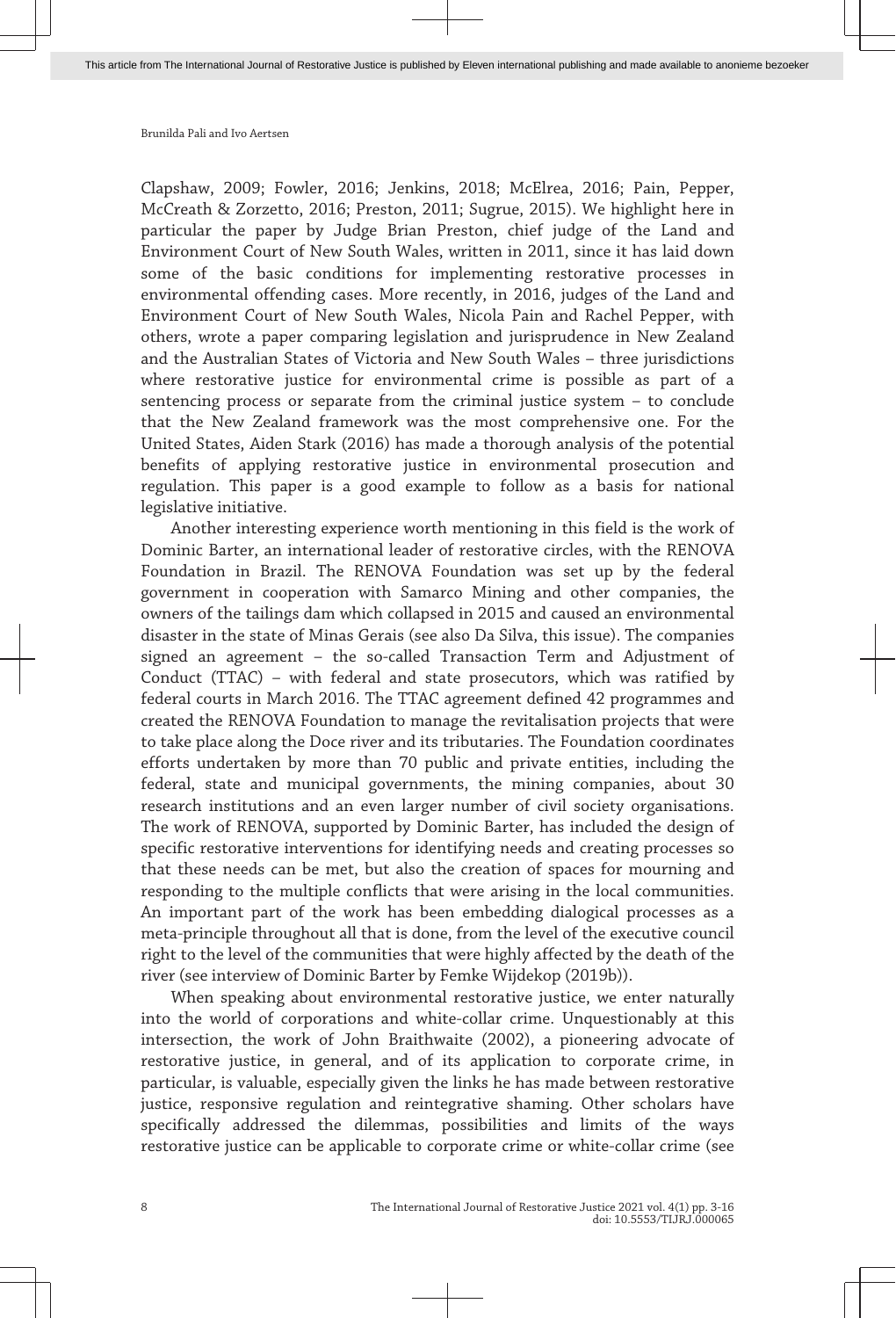Aertsen, 2018; Chiste, 2008; Gabbay, 2007; Löschnig-Gespandl, 2003; Luedtke, 2014; Umbreit, Geske & Lewis, 2015; Walters & Westerhuis, 2013; Wright, 2019). The literature is essentially soberly optimistic, which we think is the right attitude for restorative justice's engagement in the environmental field. Perhaps something like a Gramscian motto for pessimism of the intellect, but optimism of the will is also suitable here. Generally, a form of social, political or judicial pressure will be necessary to get something in motion at the case level. But we also assume that most corporations have good reasons to maintain public trust, reputation and right relations with their consumers and with their communities (Chiste, 2008). Such motivation of self-interest (Walgrave, 2008), together with an emerging socio-ethical awareness and a new understanding of 'corporate responsibility', might bring the big players to the table. A combination of intrinsic and extrinsic motivations might work. But we should also be very alert. Corporates might be genuine in their intentions, but often they will be cynical and market-driven, so things like automated apologies, greenwashing, mitigation, tokenistic outcomes or pacification are things we have to seriously pay attention to.

#### **3 Contributions to this issue**

In the first article of this special issue on environmental restorative justice, Miranda Forsyth and her colleagues, all based at the REGNET Institute at the Australian National University, take forward the legacy of the work of John and Valerie Braithwaite, and explore the role that restorative justice can play as part of the regulatory mix in the environmental area. In addition, they launch an open 'dialogue and debate about what an agenda for environmental restorative justice may take, in order to maximise its impact'. The tasks Forsyth and colleagues set themselves in drawing the contours of that agenda are: first, understanding the existing shape of the environmental regulatory landscape, to ensure that environmental restorative justice is not viewed as a noisy interloper, but rather as a valued fresh approach that respects, and builds upon, the histories of success and failure experienced in the field; second, making environmental restorative justice legible and accessible as philosophy, practice and principles; and third, acknowledging 'that environmental regulation raises specific conceptual challenges that are not present, or that manifest differently, in other domains where restorative justice has been used'.

Next, establishing conceptual alignments with the fields of green criminology and green victimology, Gema Varona decides to write about 'green restorative justice' rather than 'environmental restorative justice'. She defines green restorative justice 'as a restorative justice focused on environmental harm', whereby she understands harm as a concept that can encapsulate both criminalised and non-criminalised and individual and collective behaviours and activities. The framework Varona proposes embraces harms on ecosystems, human and non-human beings. Besides establishing these vital alignments, Varona investigates the challenges posed to the development of green restorative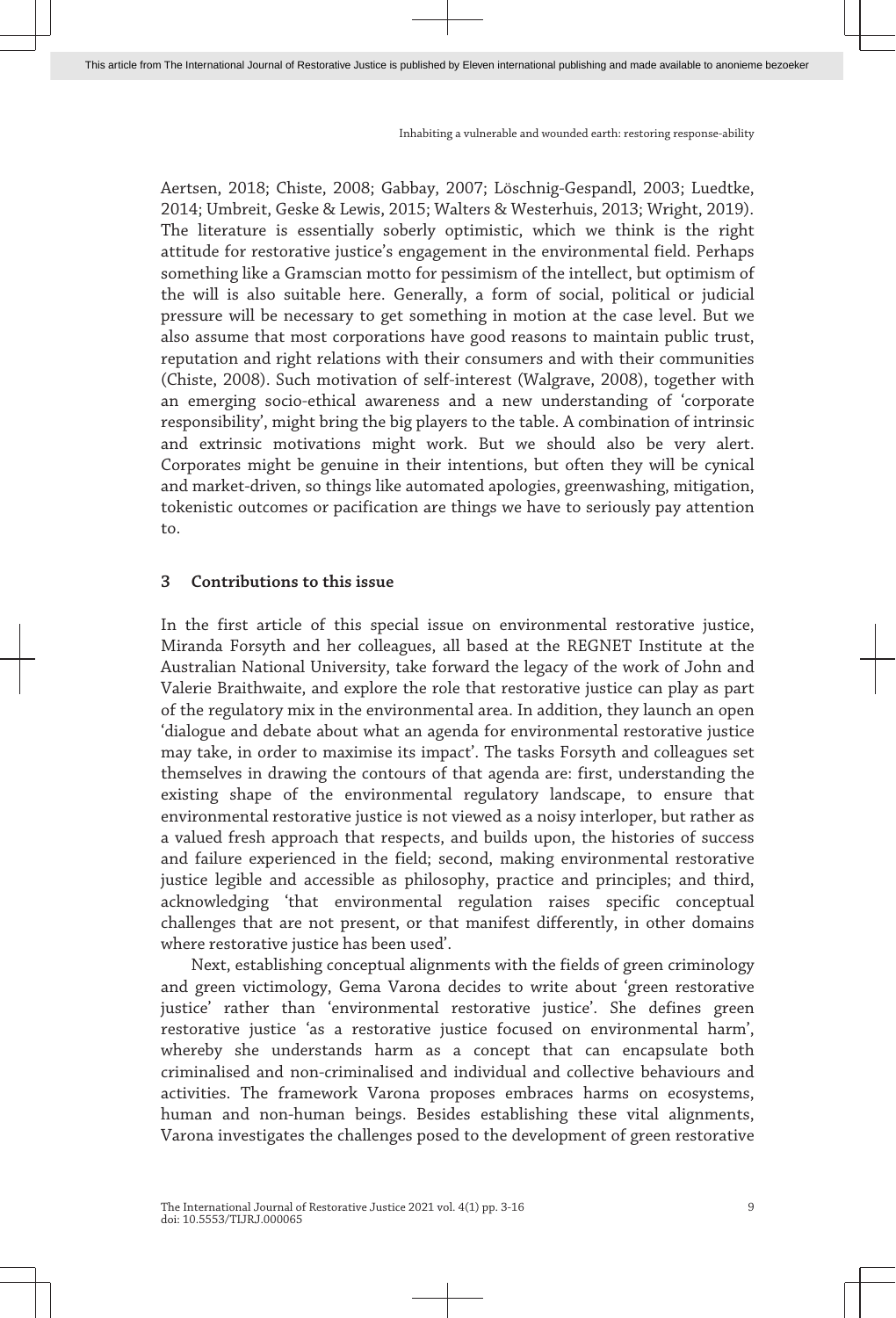justice by the cultural and social movement of transhumanism. This movement, which fosters fantasies of unlimited technological progress, impedes social and moral accountability in relation to environmental harms. Transhumanist ideas have to be challenged, argues Varona, since 'cultural values are a precondition for the practice of restorative justice about ecosystemic harms and harms to animals'. Varona is thinking about the role of green restorative justice in terms of restoring limits – limits to hubris, to *desmesura*, to domination. But more than that, she thinks of the role of green restorative justice also in terms of restoring responseability, so profoundly endangered by different demobilising trends such as catastrophism, ecological techno-utopism and extreme-right integral ecologies.

Political scientist Angèle Minguet explores the role and place of restorative justice within worldwide environmental justice movements and their attempts to transform environmental conflicts. Based on the analysis of thousands of environmental conflicts collected by the Environmental Justice Organizations, Liabilities and Trade (EJOLT) project, and more specifically on two emblematic environmental conflict cases, in Nigeria and in Ecuador, she argues that it is essentially due to the inherent characteristics of environmental conflicts, and due to the fact that they almost never find a satisfying resolution through traditional criminal justice, that environmental justice movements ask for a restorative approach, and that restorative justice is a *sine qua non* condition to truly repair environmental injustices. Along with the necessity to identify all the actors who have caused the harm and to listen to multiple victims' stories and the meaning they give to these stories, Minguet identifies as one of the biggest challenges for restorative justice the necessity to engage businesses and public administrations voluntarily in a reparation process and thus make them acknowledge their responsibility.

Mark Hamilton's article explores the use of restorative justice conferencing in an environmental offending context in New Zealand and the use of restorative justice conferencing by the Land and Environment Court of New South Wales, Australia in the Aboriginal cultural offending context, highlighting the differences and similarities in jurisprudence while making suggestions for the future. Despite the significant presence of indigenous peoples in both Australia (Aborigines) and New Zealand (Māori) and their strong connection to the environment, New Zealand's legislations and policies seem to take a broader view of the environment which includes its physical aspects but also the social, economic, aesthetic and cultural connections embedded within that environment. In comparison, Australia's definition is relatively limited and focusses mostly on the physical components of the environment such as land, air and water, organic and inorganic matter and any living organism, also including human-made or modified structures and areas, while excluding the human utility in the environment or the culture embedded in the environment.

Inspired by the New Zealand and Australian experiences, Carlos Frederico Da Silva has analysed the different legal discourses arising from the collapse of the mining tailings dam in the city of Brumadinho (Brazil) in 2019. Whereas in the civil lawsuit context, legal professionals (judges, lawyers, prosecutors) acknowledged the damage to the ecosystem and the people who live in areas close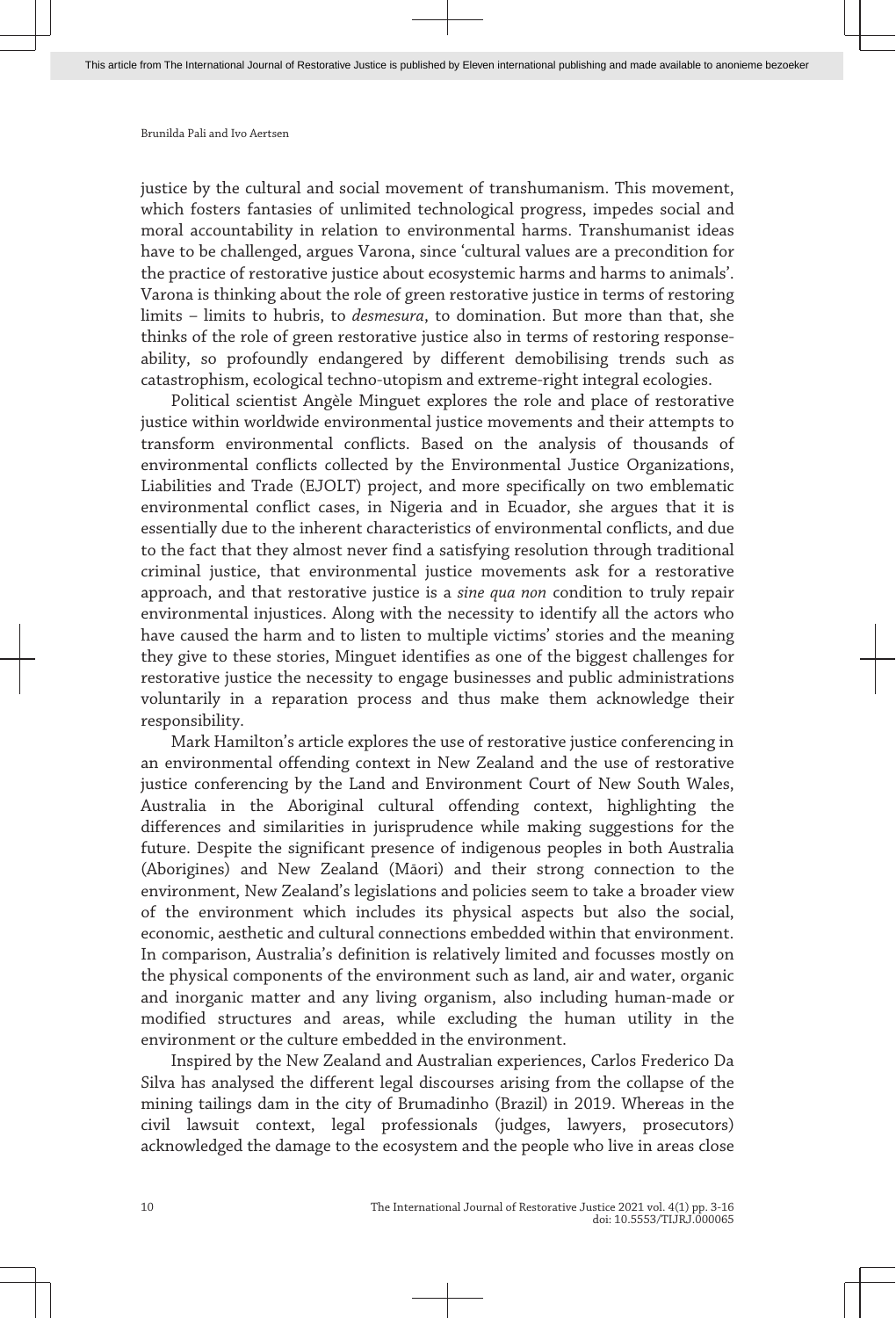to the collapse site, foregrounding the centrality of the victims' interests and the urgency of the need for environmental reparation, in the criminal procedure, similar institutional actors were not able to produce agreed responses to the same problematic situation due to their focus on retribution and competition of argumentation. The author contends that we need innovations in jurisprudence and legal cultures based on a new type of penal rationality where we integrate restoratively oriented transdisciplinary concepts and principles which may guide the legal decision-making process towards environmental restorative justice responses.

Next, Orika Komatsubara sets herself the task of imagining a community that includes non-human beings, by exploring the 1990s Moyainaoshi Movement in Minamata (Japan) which was created by the local government, groups of victims, victims' supporters and unaffected Minamata citizens, aiming to rebuild the community after severe and long-term pollution and contamination caused by the Chisso Co. Ltd factory in the early 1950s. Despite the extensive legal actions, compensation and area restoration undertaken throughout the years, it was the need for the restoration of a fractured community itself that was articulated by the movement. Komatsubara delves into the depths of the movement to find restorative justice traces, but also to nourish our imagination as to what the ethics of this movement could mean for environmental restorative justice in other contexts and for imagining an interspecies and intergenerational community.

Besides these rich and varied analyses and accounts, it is imperative to move the engagement in the field forward by undertaking small-scale pilot projects where experience can be slowly built until it turns into robust knowledge and expertise. In Notes from the Field, such pioneering initiatives and experiences are presented. Annette Hübschle, Ashleigh Dore and Harriet Davis-Mostert introduce an exciting pilot project that seeks to apply restorative justice principles to wildlife crime offences in South Africa and share lessons learnt for future initiatives and projects. Jordi Recordà Cos describes a small-scale pilot project in France which was initiated with the aim to protect the environment and address conflicts within local communities affected by disseminated pesticide pollution. English mediator Lawrence Kershen, who was involved in the mock ecocide trial organised by Polly Higgins, presents his reflections based on the 'Action for Bhopal' movement and restorative processes from within Extinction Rebellion. Environmental artist and activist Maria Lucia Cruz Correia narrates her experience with developing a restorative court for ecocide through artistic interventions, resulting in a proposal of the caring function of 'guardian of nature'.

For the Conversation series, Albert Dzur talks to world-renowned criminologist Rob White, whose work on green criminology, indigenous justice and what he calls 'reparative justice' in the environmental area is extremely important (White, 2013, 2014, 2017). The conversation highlights the personal and professional journey of White, also showing his critical look at the process of institutionalisation of environmental restorative justice. Nevertheless, the use of the term 'reparative justice' for this approach would not be completely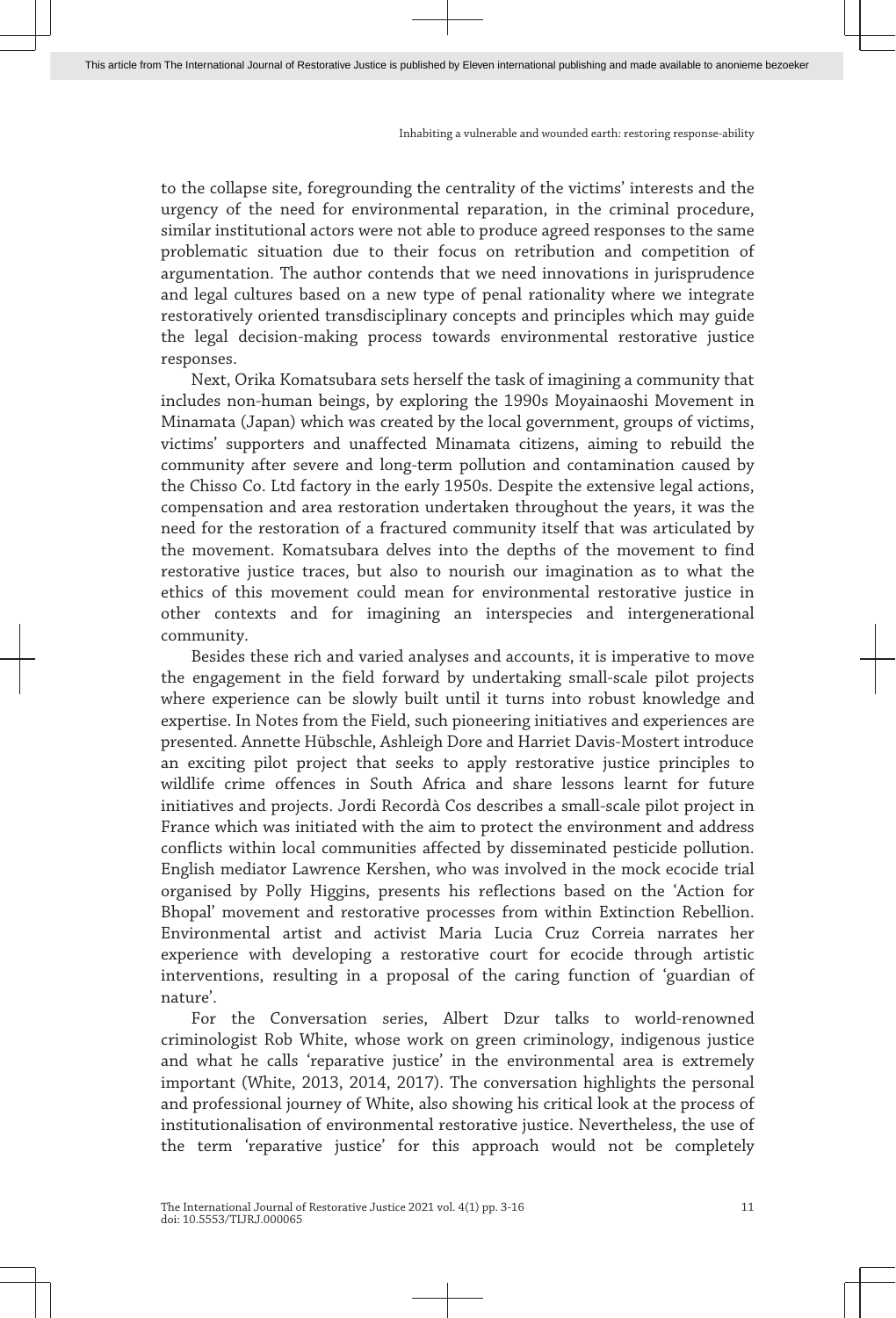uncontroversial and there are other scholars, such as Margaret Urban Walker (2006), who use the term 'reparative justice' rather differently, for example to challenge the focus on material aspects and to focus on the relational repair. Finally, the Book Review section presents a review by Tanya Jones of the recent book by Ben Almassi, *Reparative environmental justice in a world of wounds* (2020), whose work is based upon Walker's concept.

# **4 A collective agenda in the making**

Despite the variety of terminology and accents – 'green restorative justice' (Varona, this issue), 'restorative environmental justice' (Minguet, this issue), 'reparative environmental justice' (Almassi, 2020) or 'environmental restorative justice' (Forsyth et al., this issue; Stark, 2016) – what we have called 'environmental restorative justice' refers essentially both to the ways in which restorative justice can be used in the context of environmental harms, crimes and conflicts and to the ways in which an environmental agenda can contribute to the evolving field of restorative justice (Forsyth et al., this issue). This agenda, while focusing on environmental issues, originates essentially from within the restorative justice movement, and is an agenda still to be fully delineated and defined.

Besides emphasising the knowledge and skills that we can bring to the table, we find it important to consider, not in the sense of discouragement, but in the sense of a critical and humble awareness, the knowledge and skills that we actually lack, and the challenges that lie ahead. At the conceptual level, it is clear that in order to make restorative justice applicable or relevant for addressing issues of environmental harms, crimes and conflicts, we must adopt another mindset which requires a move from the micro-level to the macro-level when looking at causes, consequences and responses. We have to rethink our notions of 'crime', 'offenders', 'victims', 'harm', 'community' and 'participation' as we have adopted them in restorative justice practices worldwide during last decades. Specific models will have to be developed and established in practice. In this regard, some of the key challenges and questions relate to how able restorative justice services are (or will be) to address long-term and complex environmental harms and conflicts that are often rooted in the historical past, socio-economic inequalities, global injustices and colonial history. How well prepared are restorative justice services to navigate the complexity and multilayered aspects of these cases which extend to sophisticated legal procedures and safeguards, manysided financial and compensation issues, multilevel collectivities and representational issues and power differences? How will we in restorative processes listen to the voice of nature and future generations? How will we decide what is the kind of expertise required to adequately speak for the other-thanhuman and who speaks with authenticity, credibility and legitimacy for nature? Important questions that arise in relation to the participation of corporate actors in restorative processes include: whom to focus on, how to assess harm and how to decide on degrees of accountability. How to identify the accountable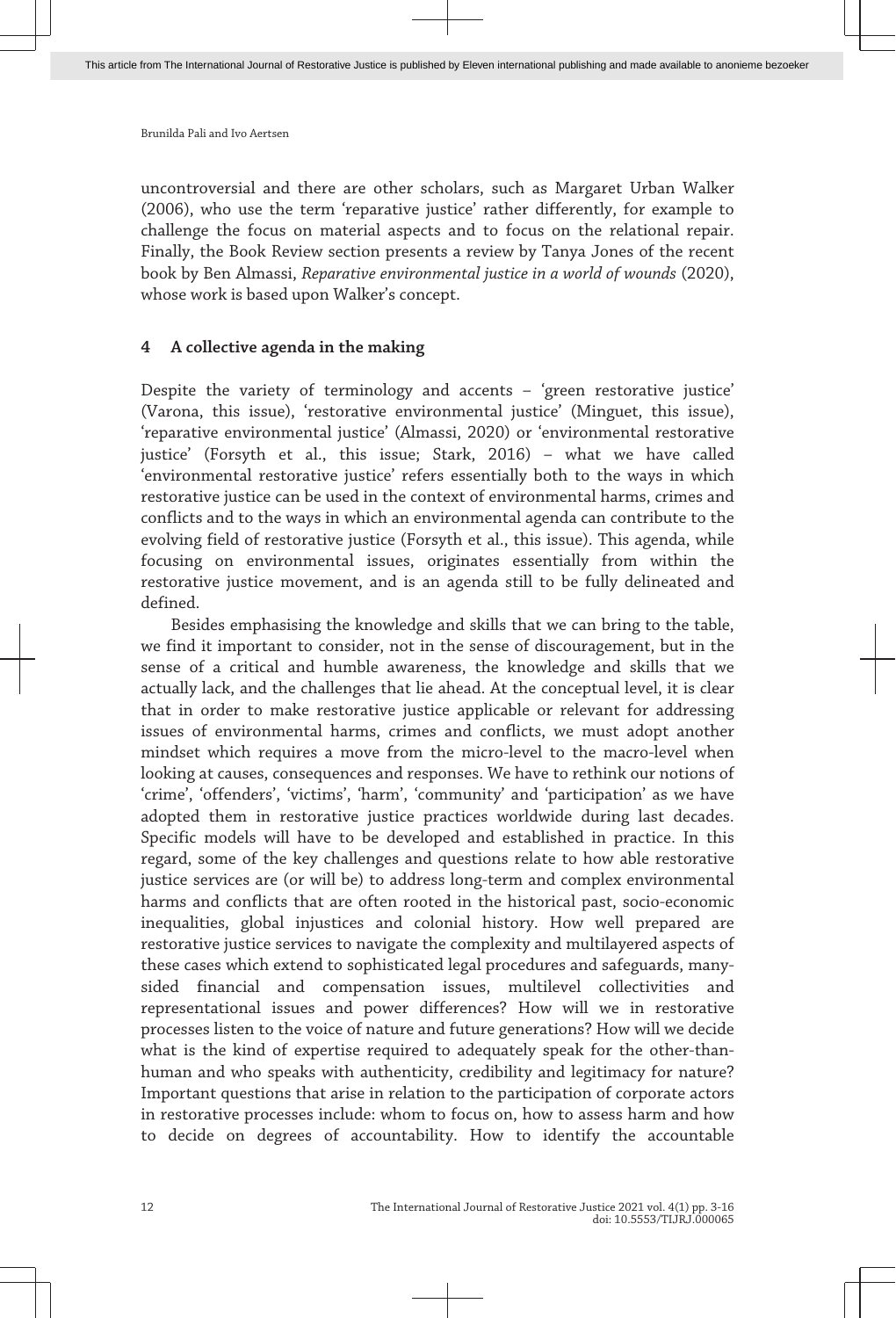stakeholder for restorative justice when causality is not established in court, or when the case cannot be dealt with anymore judicially because of legal prescription? Once a restorative option is given to corporations within a criminal justice process and they participate, how to make sure that their participation is genuine and voluntary? How to give corporations a human face? How to accommodate the participation of legal representatives? How to deal with regularly changing positions of senior managers? How to envision the role of spokespersons of the corporations? From whom can corporations take binding decisions, and who can write agreements and follow-up commitments? How to monitor non-compliance? Other challenges relate to the criteria by which decisions around restoration are to be made. How to disentangle material from non-material priorities? How to repair individual and collective harm whose impact might only be seen in the long term? And eventually, how to repair the irreparable?

As this special issue shows, these questions are challenging but can be answered through drawing and launching a common research and practice agenda where we not only share insights, ideas and experiences, but also learn from other disciplines which have a longer engagement with the topic. We need more test cases, at a different range of complexity, to describe and analyse daring, innovative restorative approaches and models empirically. In the context of environmental harms, crimes and conflicts, participatory processes can offer unique opportunities for citizens to explore and to challenge

the morality of commerce, or socioeconomic inequity, or the temptations of great wealth, or the responsibilities of the powerful, or what 'represents the law of the land', in a purposeful and meaningful way (Chiste, 2008: 99-100).

More generally, a framework, an agenda and a vision of environmental restorative justice must present a radically interdependent, global, intergenerational and interspecies alternative. This framework must be aligned to environmental justice movements, indigenous communities, civil society activists, creative judges and lawyers, regulators of our industries, environmental stewards, committed scientists and artists (see Forsyth et al., this issue). Despite our different motivations and epistemic positions, we can work in coalition to create and sustain spaces and practices of justice and repair.

# **References**

- Aertsen, I. (2006). The intermediate position of restorative justice: the case of Belgium. In I. Aertsen, T. Daems & L. Robert (eds.), *Institutionalizing restorative justice* (pp. 68-92). Cullompton: Willan Publishing.
- Aertsen, I. (2008). Racak, Mahane Yehuda and Nyabyondo: restorative justice between the formal and the informal. In I. Aertsen, J. Arsovska, H.-C. Rohn, M. Valiñas & K. Vanspauwen (eds.), *Restoring justice after large-scale violent conflicts. Kosovo, DR Congo and the Israeli-Palestinian case* (pp. 413-443). Cullompton: Willan Publishing.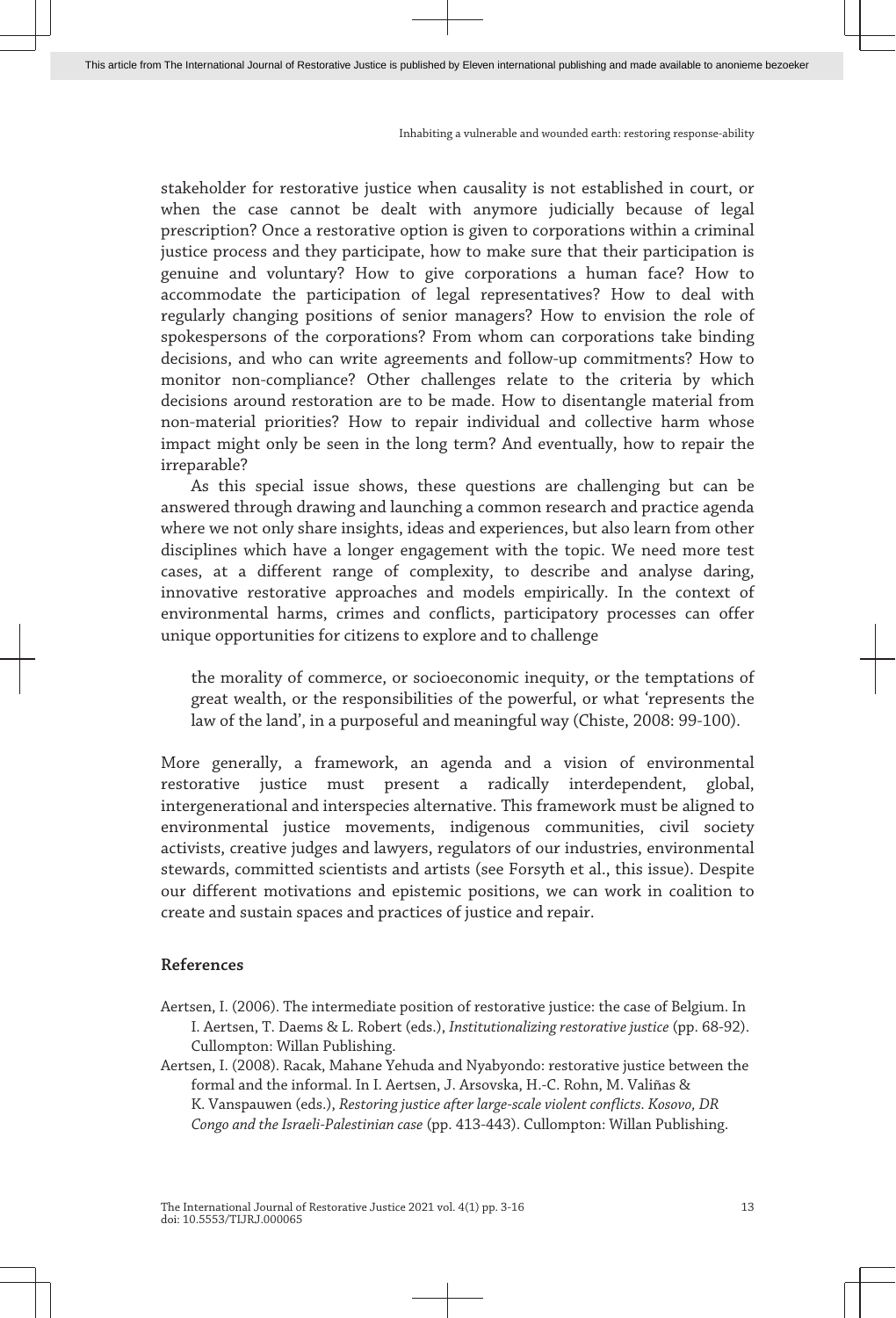Aertsen, I. (2018). Restorative justice for victims of corporate violence. In G. Forti, C. Mazzucato, A. Visconti & S. Giavazzi (eds.), *Victims and corporations: legal challenges and empirical findings* (pp. 235-258). Milano: Wolters Kluwer.

Al-Alosi, H. & Hamilton, M. (2019). The ingredients of success for effective restorative justice conferencing in an environmental offending context. *University of New South Wales Law Journal*, 42(4), 1460-1488. doi: 10.2139/ssrn.3495322.

Almassi, B. (2020). *Reparative environmental justice in a world of wounds.* Lexington: Lexington Books.

Amy, D.J. (1983). The politics of environmental mediation. *Ecology Law Quarterly*, 11(1), 1-19.

Besthorn, F. (2004). Restorative justice in environmental restoration – the twin pillars of a just global environmental policy: hearing the voice of the victim. *Journal of Societal and Social Policy*, 3(1), 33-48.

Besthorn, F. (2012). Speaking earth: environmental restoration and restorative justice. In K. Wormer & L. Walker (eds.), *Restorative justice today: practical applications* (pp. 233-244). Los Angeles: Sage.

Boyd, C.C. (2008). Expanding the arsenal for sentencing environmental crimes: would therapeutic jurisprudence and restorative justice work? *William & Mary Environmental Law and Policy Review*, 32(2), 483-512.

Braithwaite, J. (2002). *Restorative justice and responsive regulation.* Oxford: Oxford University Press.

Braithwaite, J., Forsyth, M. & Cleland, D. (2019). Restorative environmental justice: an introduction. In E. Biffi & B. Pali (eds.), *Environmental justice: restoring the future* (pp. 13-17). Leuven: European Forum for Restorative Justice.

Chiste, K.B. (2008). Retribution, restoration and white-collar crime. *The Dalhousie Law Journal*, 31(1), 85-121.

Clapshaw, D. (2009). *Restorative justice in resource management prosecutions – a facilitator's perspective*. Retrieved from [www.deborahclapshaw.co.nz](http://http://www.deborahclapshaw.co.nz) (last accessed 28 November 2020).

Fowler, C. (2016). *Environmental prosecution and restorative justice*. Christchurch: Adderley Head.

Gabbay, Z.D. (2007). Exploring the limits of the restorative justice paradigm: restorative justice and white-collar crime. *Cardozo Journal of Conflict Resolution*, 8, 421-485.

Haraway, D. (2016). *Staying with the trouble: making Kin in the Chthulucene*. Durham: Duke University Press.

Higgins, P. (2010). *Eradicating ecocide*. London: Shepheard Walwyn Publishers.

Higgins, P. (2017). Changing the ground rules. Interviewed by Huw Spanner. *High Profiles.* Retrieved from [https://highprofiles.info/interview/polly-higgins/](http://https://highprofiles.info/interview/polly-higgins/) (last accessed 28 November 2020).

Jenkins, B. (2018). *Environmental restorative justice: Canterbury cases*. Conference Proceedings. International Association of Impact Assessment. Retrieved from [https://](http://https://conferences.iaia.org/2018/final-papers/Jenkins,%20Bryan%20-%20Environmental%20Restorative%20Justice.pdf) [conferences.iaia.org/2018/final-papers/Jenkins,%20Bryan%20-%20Environmental](http://https://conferences.iaia.org/2018/final-papers/Jenkins,%20Bryan%20-%20Environmental%20Restorative%20Justice.pdf) [%20Restorative%20Justice.pdf](http://https://conferences.iaia.org/2018/final-papers/Jenkins,%20Bryan%20-%20Environmental%20Restorative%20Justice.pdf) (last accessed 20 January 2021).

Kershen, L. (2019). Implementing restorative justice to environmental harm. In E. Biffi & B. Pali (eds.), *Environmental justice: restoring the future* (pp. 40-53). Leuven: European Forum for Restorative Justice.

Langer, A. (1994). *We will only attain ecological conversion when it becomes socially desirable.* Speech held at the Talks from Toblach/Dobbiaco, 10 September 1994, Time is ripe for a democratic ecological constitution. Retrieved from [www.alexanderlanger.org/en/](http://http://www.alexanderlanger.org/en/279/1355) [279/1355](http://http://www.alexanderlanger.org/en/279/1355) (last accessed 28 November 2020).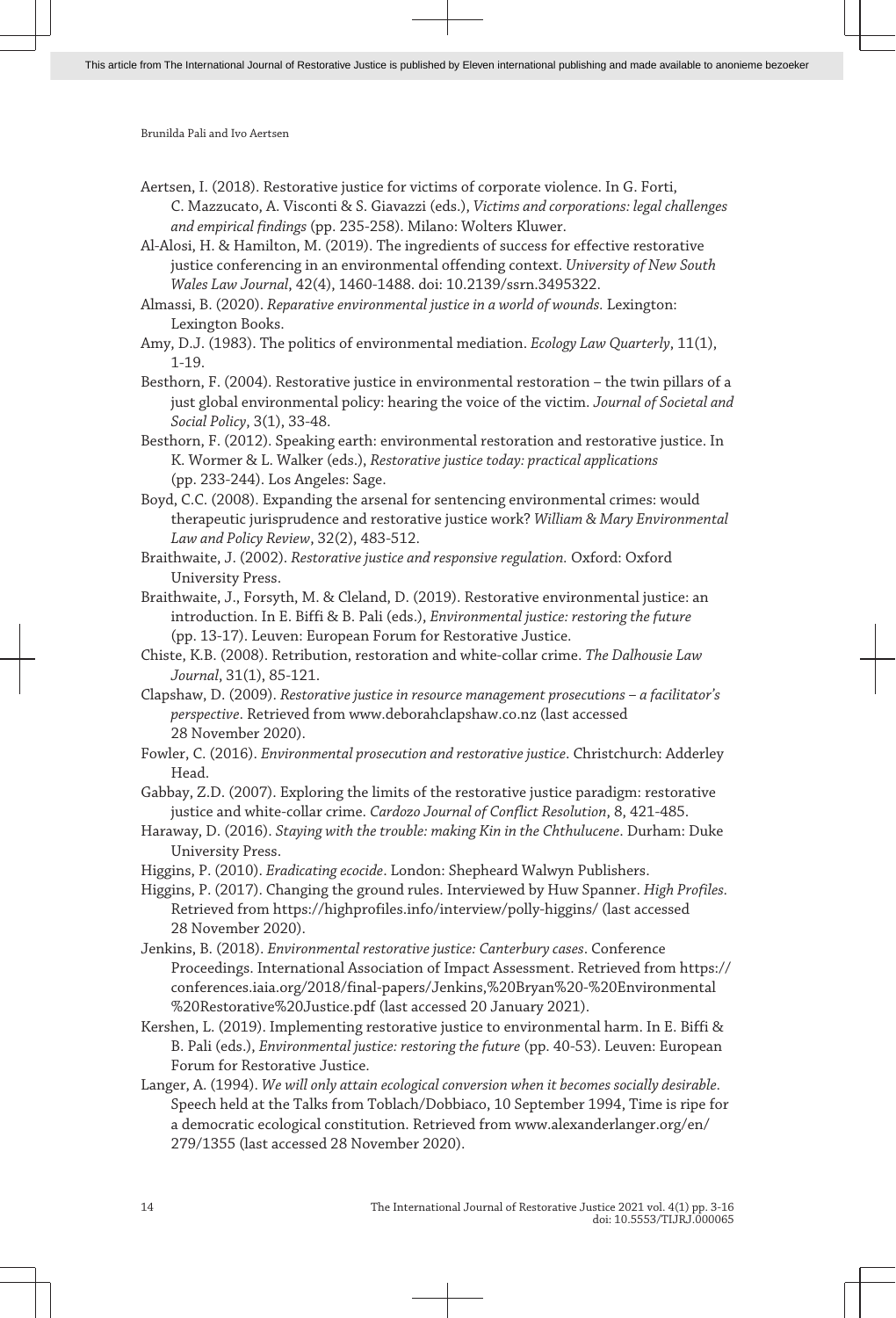- Llewellyn, J. & Morrison, B. (2018). Deepening the relational ecology of restorative justice. *The International Journal of Restorative Justice*, 1(3), 343-355. doi: 10.5553/IJRJ/ 258908912018001003001.
- Löschnig-Gespandl, M. (2003). Corporations, crime and restorative justice. In E.G.M. Weitekamp & H.-J. Kerner (eds.), *Restorative justice in context: international practice and directions* (pp. 145-160). Cullompton: Willan Publishing.
- Luedtke, A. (2014). Progression in the age of recession: restorative justice and white-collar crime in post-recession America. *Brooklyn Journal of Corporate, Financial & Commercial Law*, 9(1), 311-344.
- Lynch, M.J., Long, M.A. & Stretesky, P.B. (2019). *Green criminology and green theories of justice.* Cham: Palgrave Macmillan.
- McElrea, F. (2016). The use of restorative justice in RMA prosecutions. *Resource Management Journal,* 3(XII), 1-15.
- Pain, N., Pepper, R., McCreath, M. & Zorzetto, J. (2016). *Restorative justice for environmental crime: an antipodean experience.* Conference paper. International Union for Conservation of Nature Academy of Environmental Law Colloquium, Oslo Norway.
- Pali, B. (2019). Restorative responses to environmental harms? Yes, we must! In E. Biffi & B. Pali (eds.), *Environmental justice: restoring the future* (pp. 8-12). Leuven: European Forum for Restorative Justice.
- Podziba, S. (2018). Mediating conflicts over sacred land. *Conflict Resolution Quarterly*, 35(4), 383-391. doi: 10.1002/crq.21217.
- Preston, B. (2011). The use of restorative justice for environmental crime. *Criminal Law Journal*, 35(3), 136-153.
- Rivers, L. (2012). Shareholder return: a Nuremberg defence? Ecocide and restorative justice. *Environmental Law & Management*, 24(1), 17-19.
- Stark, A. (2016). Environmental restorative justice. *Pepperdine Dispute Resolution Journal*, 16(3), 435-462.
- Sugrue, V. (2015). What happens when values are put to work? A reflection in one outcome from a restorative justice conference in the criminal division of the District Court: environment warranted judge jurisdiction. *Resource Management Journal* , 19-22.
- Umbreit, M., Geske, J. & Lewis, T. (2015). Restorative justice impact on multinational corporations? A response to Andrew Brady Spalding's article. *Ohio State Law Journal*, 76, 41-49.
- Walgrave, L. (2008). *Restorative justice, self-interest and responsible citizenship*. Cullompton: Willan Publishing.
- Walker, M.U. (2006). Restorative justice and reparations. *Journal of Social Philosophy*, 37(3), 377-395. doi: 10.1111/j.1467-9833.2006.00343.x.
- Walters, R. & Westerhuis, D.S. (2013). Green crime and the role of environmental courts. *Crime, Law and Social Change*, 59, 279-290. doi: 10.1007/s10611-013-9415-4.
- White, R. (2013). Environmental crime and problem-solving courts. *Crime, Law and Social Change*, 59(3), 267-278. doi: 10.1007/s10611-013-9414-5.
- White, R. (2014). Indigenous communities, environmental protection and restorative justice. *Australian Indigenous Law Review*, 18(2), 43-54.
- White, R. (2017). Reparative justice, environmental crime and penalties for the powerful. *Crime, Law and Social Change,* 67(2), 117-132. doi: 10.1007/s10611-016-9635-5.
- Wijdekop, F. (2019a). *Restorative justice responses to environmental harm*. Retrieved from [www.restorativejustice.nl/user/file/rapportiucnnl.pdf](http://http://www.restorativejustice.nl/user/file/rapportiucnnl.pdf) (last accessed 28 November 2020).